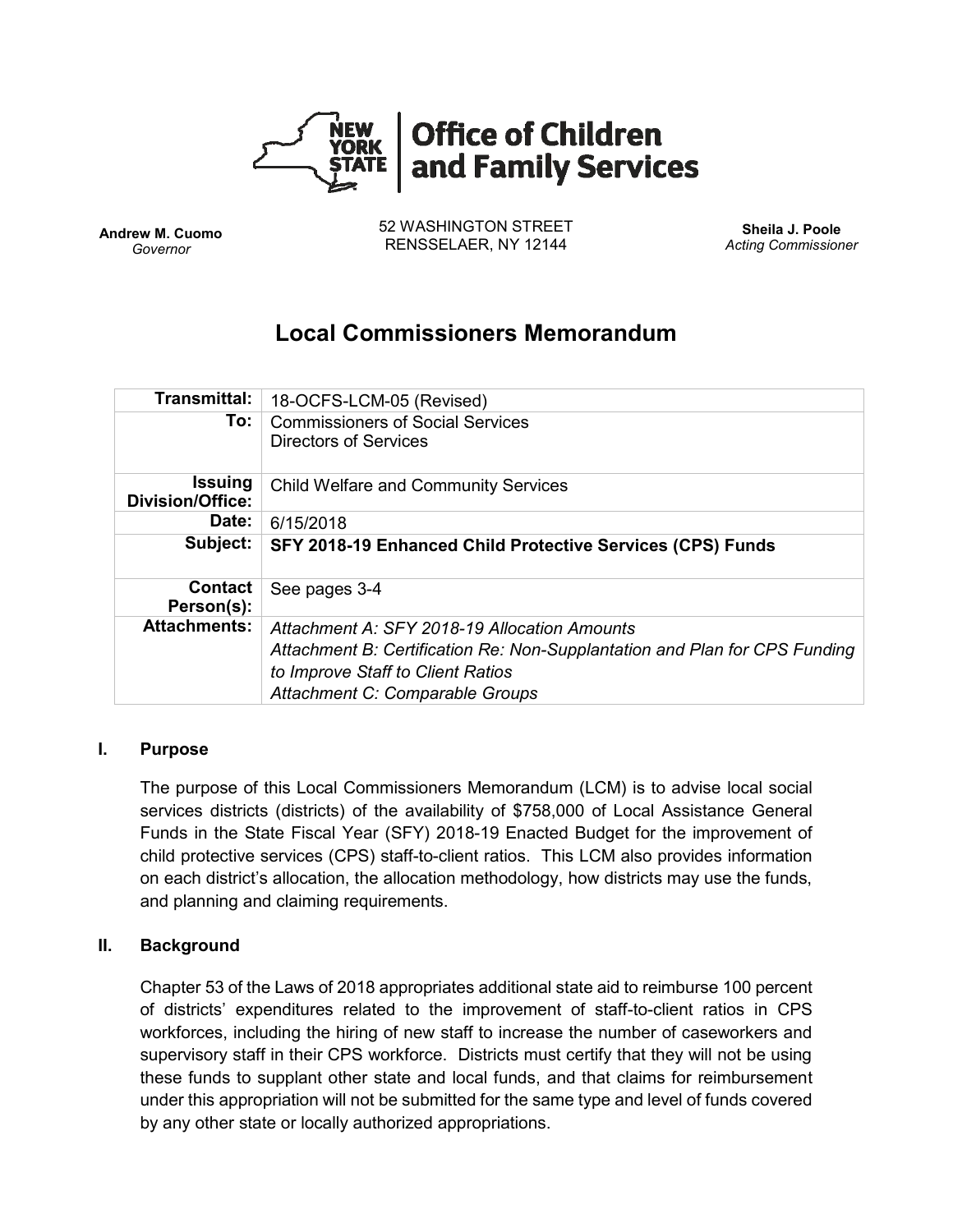# **III. Program Implications**

Districts eligible to receive funds can use the funds to hire additional CPS caseworkers and/or supervisors in SFY 2018-19 or to offer overtime. These funds are intended to help districts achieve, or move closer to achieving, the recommended CPS caseload size of 15 active reports per month. The funds are also intended to bolster the supervision available to CPS caseworkers. These funds are intended to serve as an incentive, providing seed funding to encourage districts to increase their CPS staff over the long term. As such, the expectation is that any staff added by this special appropriation will be funded by regular child welfare funding mechanisms in subsequent years.

Attachment A provides the amount of funding allocated to each district. A district is qualified to receive an allocation if: 1) the percentage of overdue report determinations for the district was 40 percent or more as of February 2018, as noted on the March 14, 2018, *Child Protective Performance Report.* 

If eligible, a small district will receive \$34,600, a medium district \$57,000, and a large district \$100,000. District size for this purpose is based on the comparable groups as noted in Attachment C. Comparable groups were established to permit meaningful comparison between counties with similar child welfare populations.

In order to receive the allocated funds, districts must complete *Attachment B Certification Re: Non-Supplantation and Plan for CPS Funding to Improve Staff-to-Client Ratios*. Districts must indicate on the form how they will utilize these funds. Funds for hiring additional staff must only be used for the cost of salary and fringe benefits, and must be spent by March 31, 2019.

To receive the funds, districts must submit plans to their respective regional office **by June 29, 2018**, that includes the following information:

- If the funds will be used to hire staff, the position(s) for which the allotted funds will be used (indicate if full time, part time, or per diem) and the estimated time frame as to when the position(s) is/are expected to be approved by the necessary local government authorities, and when it is anticipated that the new staff will be hired (a letter from the chief executive officer and/or the chief elected official of the county is encouraged). OCFS's preference is for the approval and hiring to occur quickly.
- If funds will be used for overtime, the start date for the use of overtime.
- Provide the projected outcome measures for each quarter that demonstrates a reduction in the number of overdue report determinations by 50 percent by March 31, 2019.

Districts receiving an enhanced CPS allocation will be required to submit quarterly progress reports. Those reports must include, if applicable, an explanation as to why progress towards the quarterly target has not been achieved. A year-end summary of the county's performance and, if applicable, an explanation as to why the county has not achieved a 50 percent reduction in overdue determinations is due by April 30, 2019.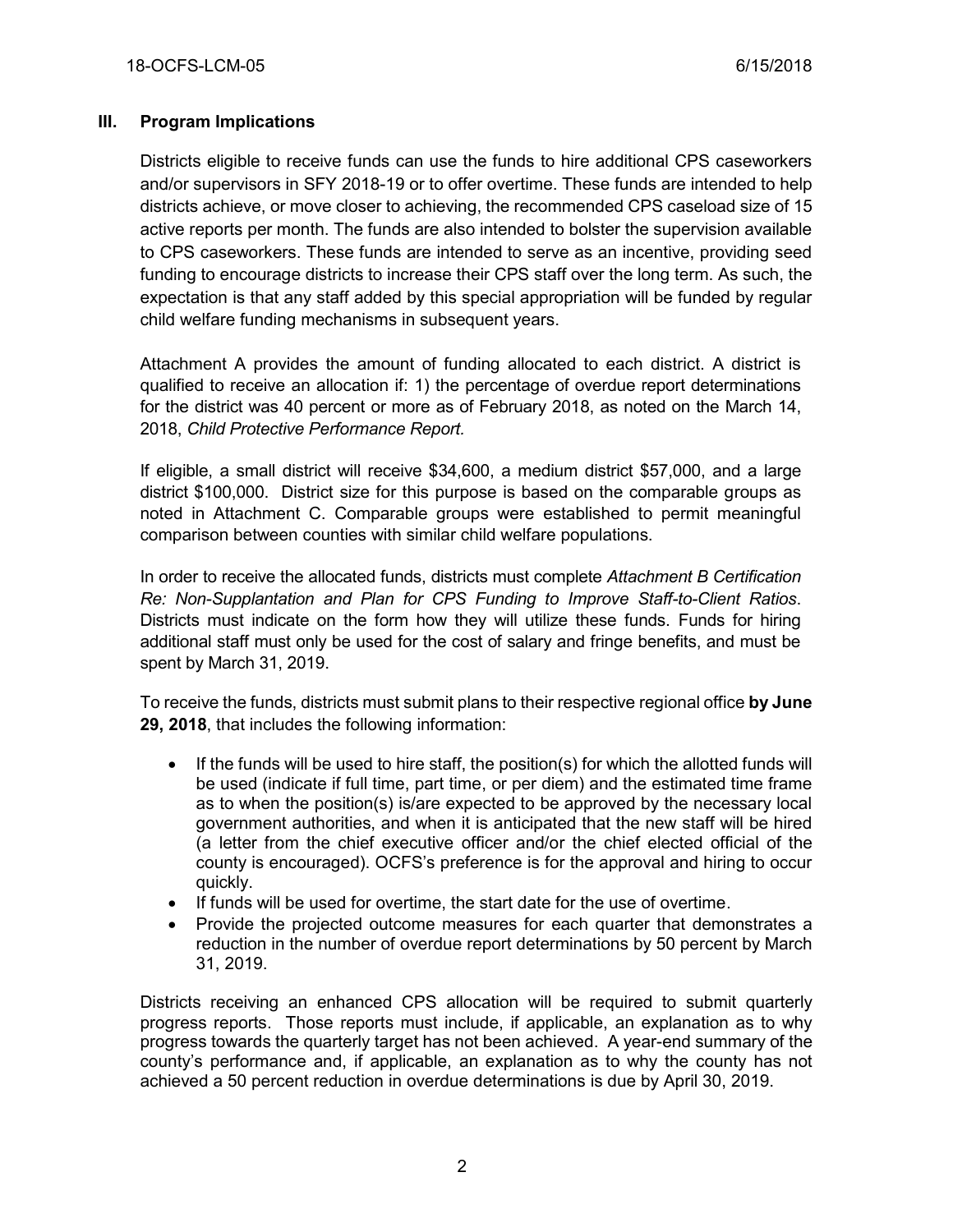# **IV. Fiscal and Claiming**

There is \$758,000 in Local Assistance General Funds in the SFY 2018-19 Budget for expenditures related to the improvement of staff-to-client ratios in the district's CPS workforce. Claims for these funds must be submitted as described below. These funds are to be used only to reimburse expenditures beginning April 1, 2018, and ending March 31, 2019. As these funds are 100 percent state reimbursed, no additional federal revenues can be claimed on expenditures reimbursed with Enhanced CPS Funds.

NOTE: The staff funded by this initiative cannot be included in the Random Moment Survey (RMS) universe for those districts in the RMS for social services programs.

Reimbursement is 100 percent state share, up to the amount of the district's allocation. These project expenditures should be claimed through the RF17 claim package for special project claiming. These costs should be identified as F17 functional costs (Other Reimbursable Programs) and reported on the Schedule D, *DSS Administrative Expense Allocation and Distribution by Function and Program* (LDSS-2347), in the F17 column in the RF2A claim package. The individual project costs should also be reported under the project label **Enhanced CPS SR12** on the LDSS-4975A, *RF17 Worksheet, Distribution of Allocated Costs to Other Reimbursable Programs.* Salary and fringe benefit costs related to the Enhanced CPS Funds program may be directly charged to the RF17 claim package. Total project costs and shares should be reported on the LDSS-4975, *Monthly Statement of Special Project Claims Federal and State Aid (RF-17).* Please note that the associated Central Services (previously known as A-87 costs) are not reimbursable from state funds and, therefore, are 100 percent local share. Local districts administrative costs are not an allowable expense under this project, but may be eligible for 62 percent state child welfare financing.

The expenditures must be made by March 31, 2019, and claims must be final accepted in the Automated Claiming System no later than June 30, 2019. OCFS may reallocate any unspent funds from a local district to other local districts that have claims in excess of their allocation.

Instructions for the Schedule D and RF17 claim package are found in Chapters 7 and 18, respectively, of the *Fiscal Reference Manual* (FRM), Volume 3. The FRMs are available online at [http://otda.state.nyenet/bfdm/finance/.](http://otda.state.nyenet/bfdm/finance/)

### **V. Contact Persons**

Any programmatic questions should be addressed to the appropriate Division of Child Welfare and Community Services' regional office.

| BRO - Amanda Darling   | (716) 847-44     |
|------------------------|------------------|
| RRO - Karen Lewter     | $(585)$ 238-82   |
| SRO - Sara Simon       | $(315)$ 423-12   |
| ARO - John Lockwood    | $(518)$ 486-70   |
| SVRO - Yolanda Désarmé | $(914) 708 - 24$ |
| NYCRO - Ronni Fuchs    | $(212)$ 383-17   |
|                        |                  |

ARO Amanda Darling @ocfs.ny.gov 201 Karen Lewter @ocfs.ny.gov 00 [Sara.Simon@ocfs.ny.gov](mailto:Sara.Simon@ocfs.ny.gov) 78 John Lockwood @ocfs.ny.gov 99 Yolanda Desarme@ocfs.ny.gov 88 [Ronni.Fuchs@ocfs.ny.gov](mailto:Ronni.Fuchs@ocfs.ny.gov)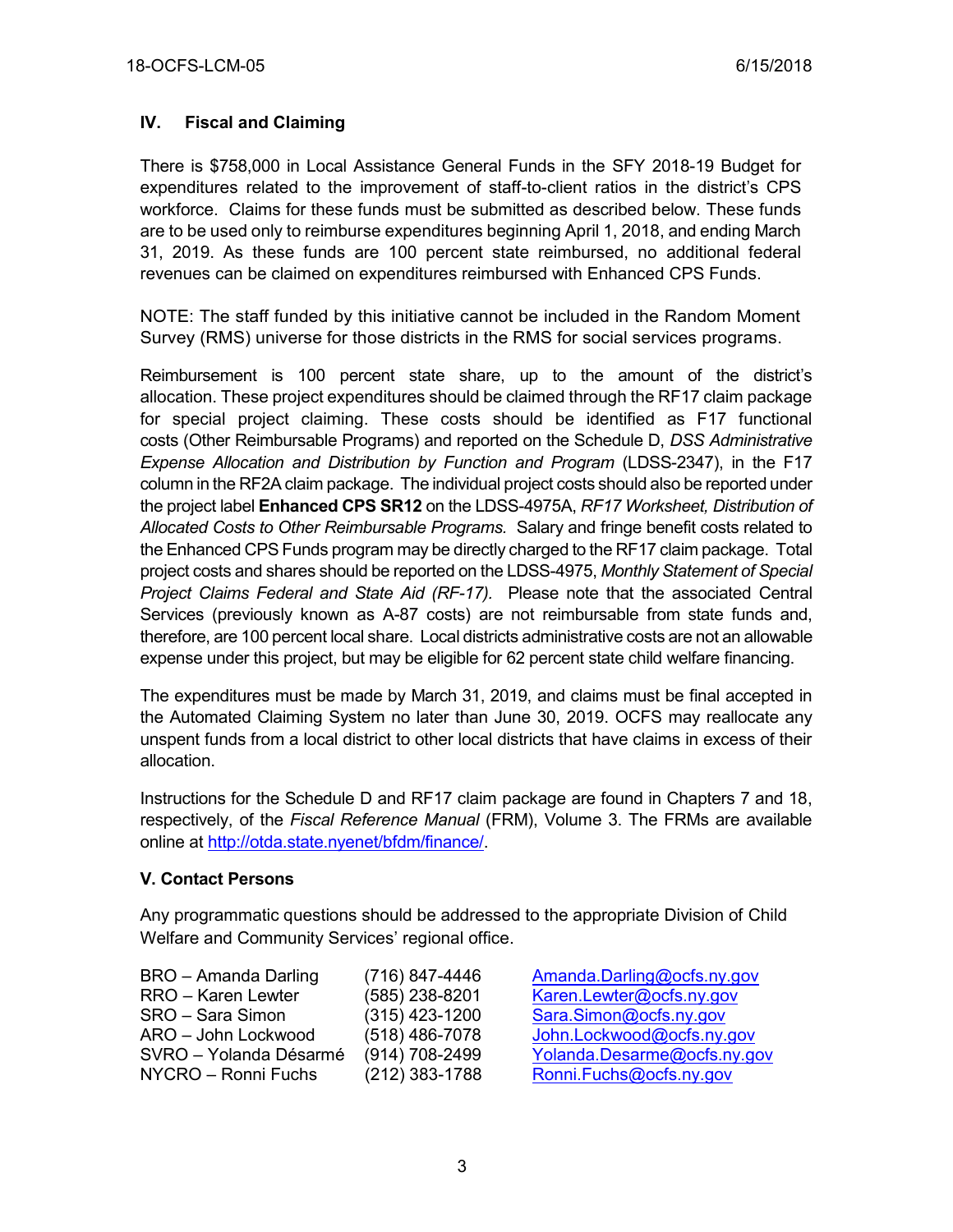Any claiming questions should be directed to:

- Regions 1-4: Dan Stuhlman, (518) 474-7549 Email – [Dan.Stuhlman@otda.ny.gov](mailto:Dan.Stuhlman@otda.ny.gov)
- Regions 5-6: Michael Simon, (212) 961-8250 Email – [Michael.Simon@otda.ny.gov](mailto:Michael.Simon@otda.ny.gov)

#### */S/ Laura M. Velez*

#### **Issued By:**

Name: Laura M. Velez Title: Deputy Commissioner Division/Office: Child Welfare and Community Services

\_\_\_\_\_\_\_\_\_\_\_\_\_\_\_\_\_\_\_\_\_\_\_\_\_\_\_\_\_\_\_\_\_\_

#### */S/ Derek Holtzclaw*

#### **Issued By:**

Name: Derek Holtzclaw Title: Associate Commissioner for Financial Management Division/Office: Administration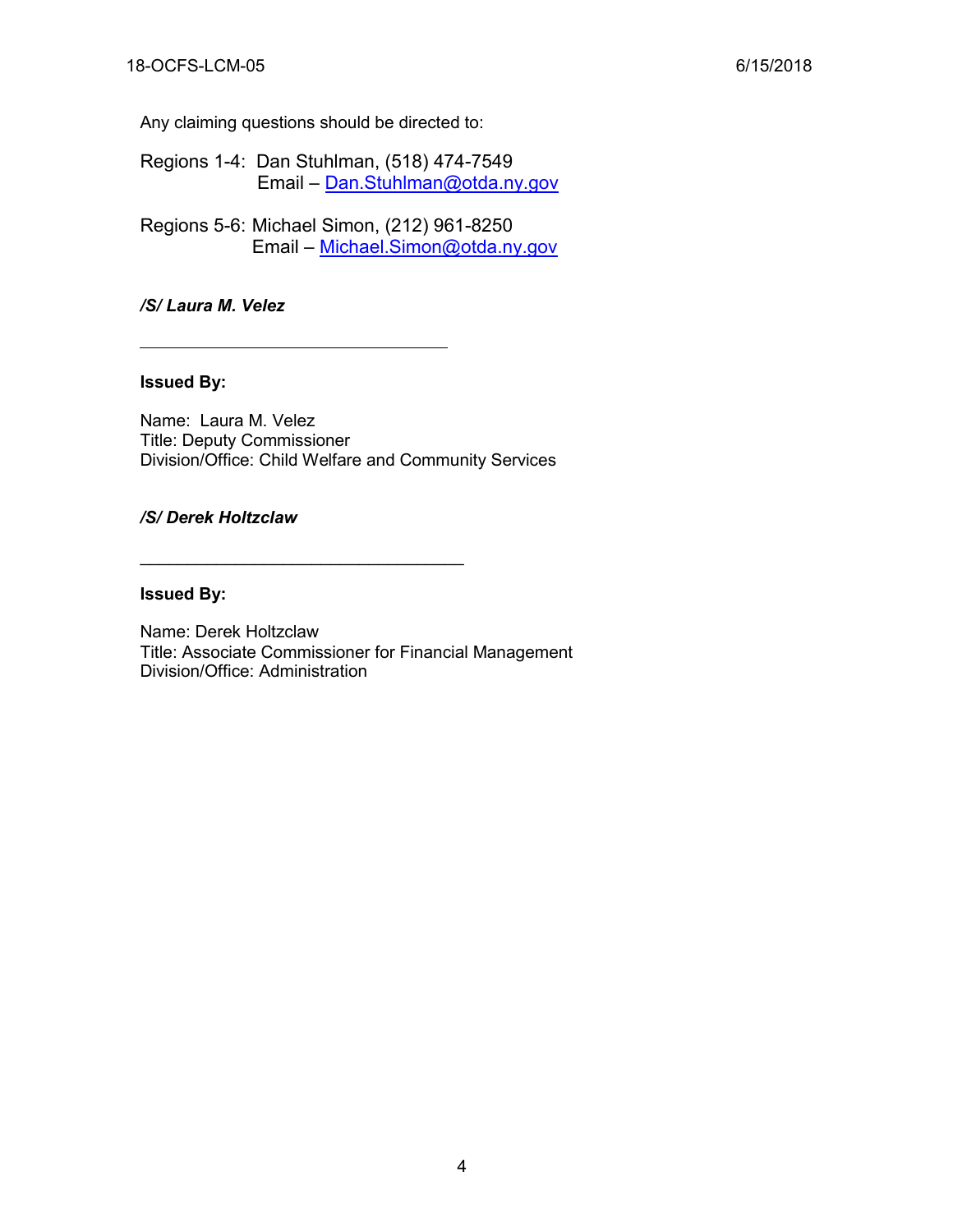# **Attachment A**

# **SFY 2018-19 Allocation Amounts**

| <b>District</b> | <b>Allocation</b> |  |  |
|-----------------|-------------------|--|--|
| Albany          | \$100,000         |  |  |
| Broome          | \$57,000          |  |  |
| Franklin        | \$34,600          |  |  |
| <b>Herkimer</b> | \$34,600          |  |  |
| Monroe          | \$100,000         |  |  |
| Montgomery      | \$34,600          |  |  |
| Oneida          | \$100,000         |  |  |
| Otsego          | \$34,600          |  |  |
| Rensselaer      | \$57,000          |  |  |
| St. Lawrence    | \$57,000          |  |  |
| Schoharie       | \$34,600          |  |  |
| Steuben         | \$57,000          |  |  |
| Sullivan        | \$57,000          |  |  |
| Total           | \$758,000         |  |  |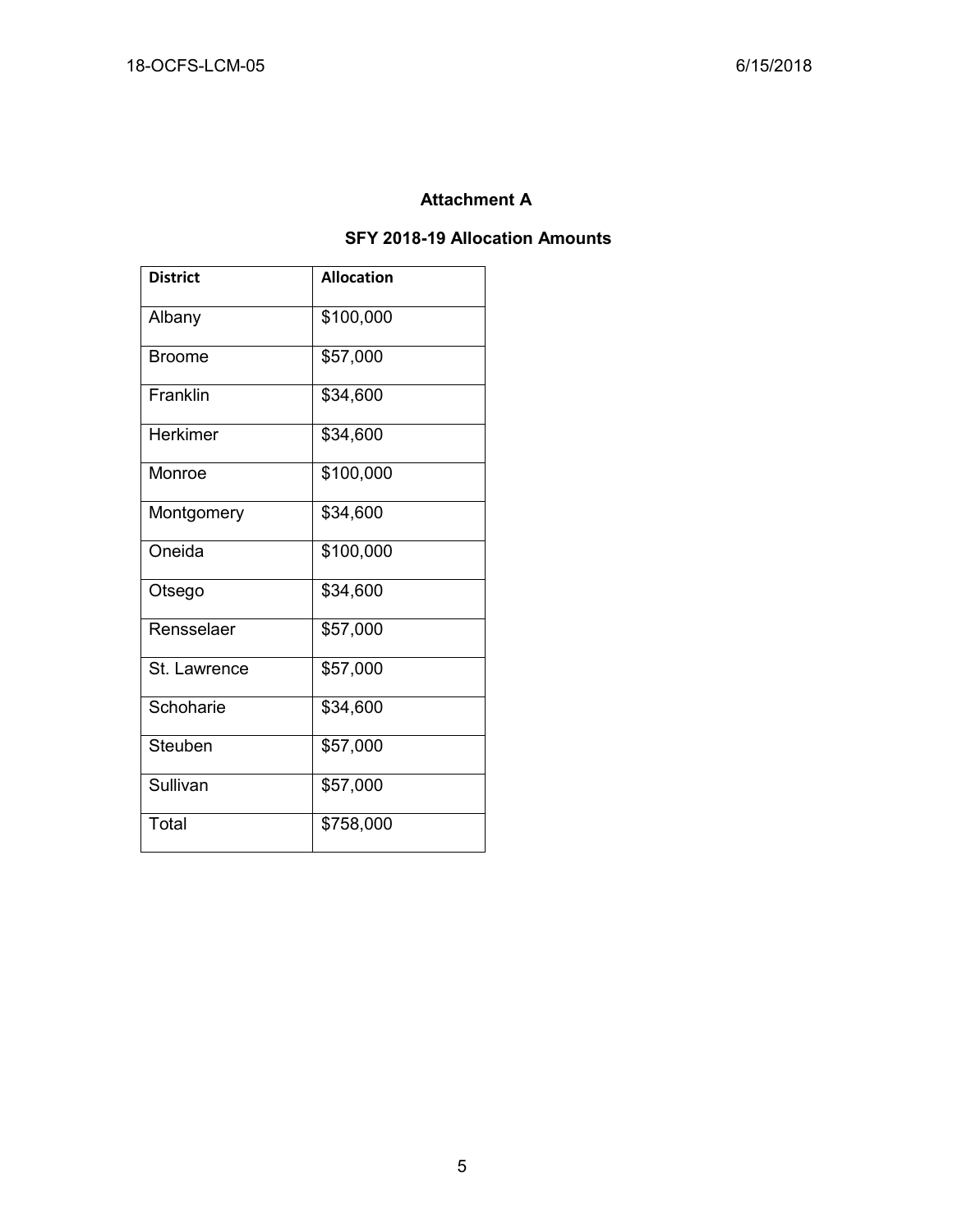#### **Attachment B**

# **Certification Re: Non-Supplantation and Plan for CPS Funding to Improve Staff-to-Client Ratios (due by June 29, 2018)**

This is to certify that This is to certify that  $\sim$  social services district will use the allocation of these funds authorized by Chapter 53 of the Laws of 2018 in the amount of \$ to improve staff-to-client ratios in the local district child protective services workforce.

Such funds will not be used to supplant any other state or local funds. Claims for reimbursement under this appropriation will not be submitted for the same type and level of funding covered by any other state or locally authorized appropriation, except to fund expenditures to continue or expand activities that were funded with the SFY 2018-19 appropriation enacted for this purpose.

**Plan for use of funds: (check all that apply)**  $\Box$  Hiring one or more new child protective services caseworkers

- $\Box$  Hiring one or more new child protective services supervisors
- $\Box$  Overtime for one or more child protective services caseworkers
- $\Box$  Overtime for one or more child protective services supervisors

**Narrative explanation** – **Please describe your plan for overtime and hiring staff, including projected start and end dates, and how you will plan to sustain the staff hired through this funding.**

#### **Complete the targeted performance measures noted below that the social services district expects to realize as a result of these funds.**

Current State: Percent of reports with overdue determinations as of 2/28/18 was \_\_\_\_ percent.

Goal: Reduce by 50 percent reports with overdue determinations by 2/28/19. Goal: percent.

- 1. First quarter benchmark will be percent of overdue determinations
- 2. Second quarter benchmark will be exampled percent of overdue determinations
- 3. Third quarter benchmark will be \_\_\_\_\_\_\_ percent of overdue determinations
- 4. Fourth quarter benchmark will be \_\_\_\_\_\_\_ percent of overdue determinations

**Signature and Title:**